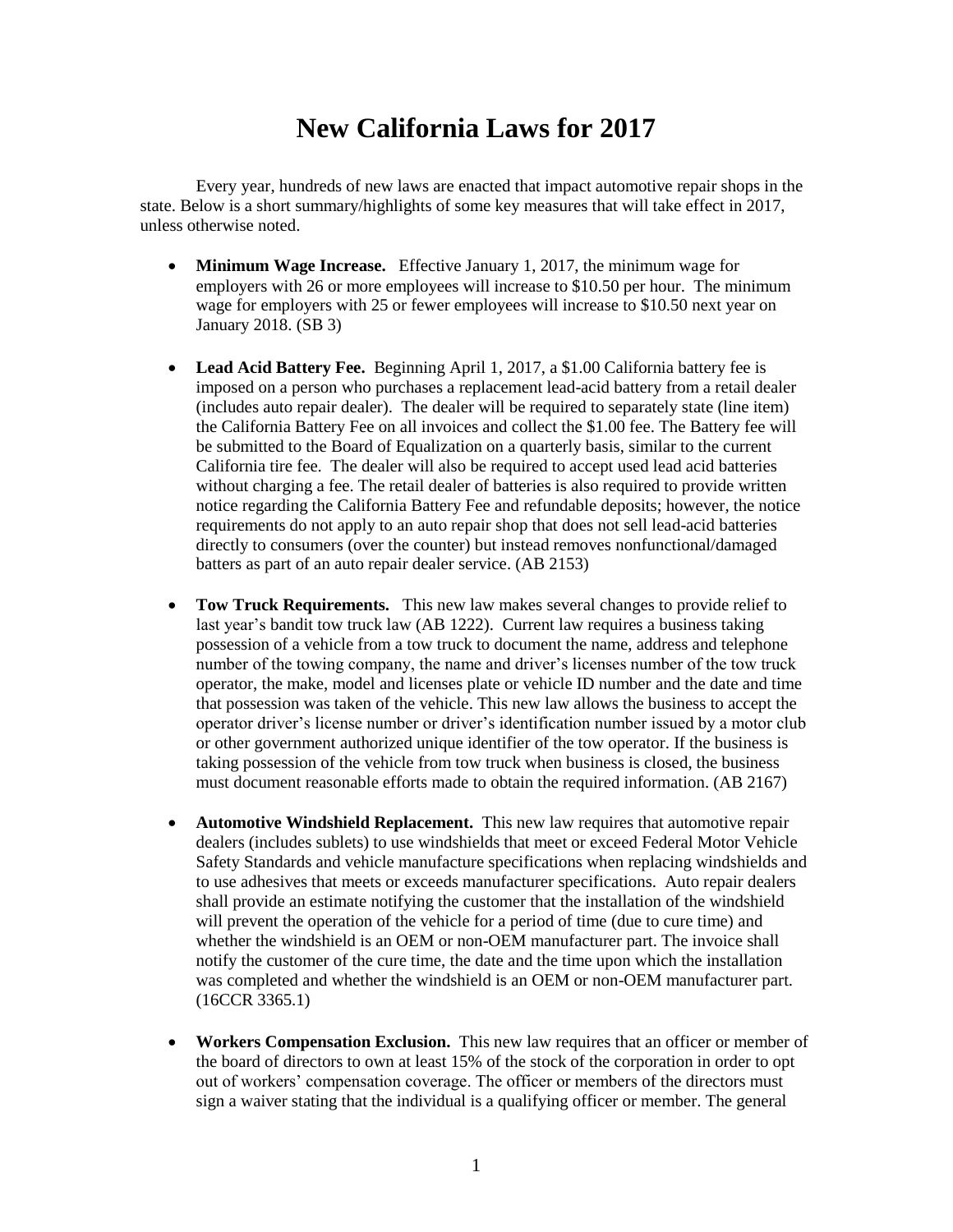partner of a partnership or managing member of an LLC must execute a waiver to opt out of workers comp coverage. (AB 2883).

- **Prop 65 Signage.** Current law, Proposition 65 protects consumers from toxic substances that may cause cancer and birth defects by requiring warnings in advance of exposures to dangerous chemicals. The Office of Environmental Health Hazard Assessment (OEHHA) passed a new law, which provides specific language warnings for environmental exposures signage that maybe used by vehicle repair facilities. This law will take effect August 30, 2018. (27 CCR 25607.25).
- **Counterfeit and Nonfunctional Airbags.** This new law increases penalties for any person who knowingly manufactures, imports, installs, reinstalls, distributes, sells or offers to sell any device intended to replace a supplemental restraint system with a counterfeit supplemental restraint system component or a nonfunctional airbag, as defined. (AB 2387)
- **Brake Friction Material Packaging.** Current law prohibits the sale of friction material (i.e. brake pads) that contains a certain amounts of copper, heavy metals and asbestos. The new law requires that all brake friction material and packaging sold or offered for sale to be clearly marked indicating that the friction material meets the requirements and is California compliant. (22 CCR 66387.7).
- **Draining of Used Oil Filters.** Although not a new law, the Dept of Toxic Substances Control (DTSC) issued an advisory this year regarding draining of used oil filters. Improperly drained used oil filters must be managed as hazardous waste under California Hazardous Waste Control Law. See link to advisory. [https://www.dtsc.ca.gov/HazardousWaste/Documents/upload/Advisory-used-oil](https://www.dtsc.ca.gov/HazardousWaste/Documents/upload/Advisory-used-oil-filters_Final-v9-14-16.pdf)[filters\\_Final-v9-14-16.pdf](https://www.dtsc.ca.gov/HazardousWaste/Documents/upload/Advisory-used-oil-filters_Final-v9-14-16.pdf) (22 CCR 66266.130)
- **State-Run Retirement Savings Program.** This new law creates the framework to the Secure Choice Retirement Savings Investment Program; a state-run retirement savings plan mandated for private employees that includes automatic enrollment with an opt-out provision for California workers whose employers do not currently offer an eligible retirement savings program. The program will not begin enrolling participants until regulations have been developed, a process that is not expected to be completed for about two years. Private employers with five or more employees will be required to automatically enroll their employees in and make payroll deductions for the Secure Choice account, unless the employee opts out. It is intended that employers' responsibility is a pass through; to deduct and submit contributions from employee wages. (SB 1234)
- **Wage Discrimination and Application to Race.** Current law prohibits an employer from paying an employee at wage rates less than the rates paid to employees of the opposite sex in the same establishment for equal work on jobs the performance of which requires equal skill, effort and responsibility and which are performed under similar working conditions. This new law amends current law to provide an employee's prior salary cannot, by itself, justify any disparity in compensation under the bona fide factors above. (AB 1676). The law also expands the requirements to include employees' race or ethnicity, and not just gender. (AB 1063).